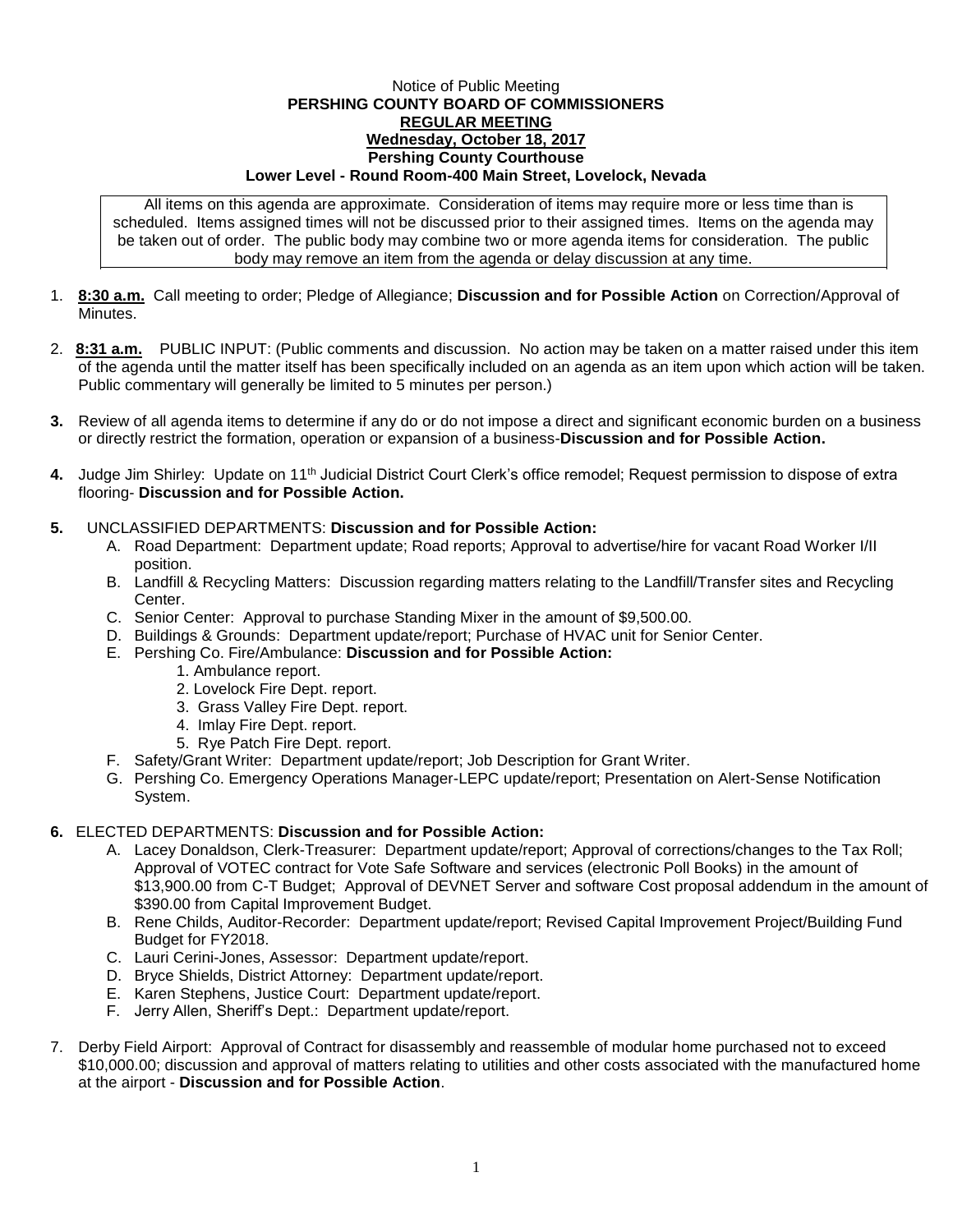- 8. Update on progress of site location, design, funding, amenities and construction of potential new Law Enforcement Center; Approval to obtain a real estate agent to assist with purchasing properties for the expansion of the new Law Enforcement Center- **Discussion and for Possible Action**.
- 9. **9:30 a.m.** Kendra Follett, Sherman & Howard: Presentation on bonding for the potential new Law Enforcement Center.
- 10. Proclamations and Awards: **Discussion and for Possible Action**-(The Pershing County Board of Commissioners may make a Proclamation or present a service or other award on behalf of the County) Fire Fighter and Emergency Responders Proclamation; Fire Prevention Week.
- 11. **9:45 a.m.** Grass Valley Advisory Board: Update on matters relating to the Grass Valley area.
- 12. Board Appointments/Resignations/Vacancies: 911 Surcharge Advisory Committee; Broadband Advisory Committee; Recreation Board; Library Board of Trustees; Grass Valley Advisory Board; Natural Resource Advisory Commission; Television District Board; Solid Waste Management & Recycling Advisory Board - **Discussion and for Possible Action.**
- 13. Correspondence.
- 14. First reading of a proposed amendment to Chapter 5.04 of the Pershing County Code relating to the revocation of Business Licenses.
- 15. Discussion regarding whether or not to allow Marijuana (Cannabis) Establishments either Dispensaries or growing marijuana (Cannabis) for sale to Dispensaries in Pershing County, NV- **Discussion and for Possible Action.**
- 16. First reading of an Ordinance regarding Marijuana (Cannabis) Establishments either Dispensaries or growing marijuana (Cannabis) for sale to Dispensaries in Pershing County.
- 17. **10:10 a.m.** Shawn Thornhill, PCLEA: Provide useful information to the county commission.
- 18. The Board of County Commissioners may meet in a closed labor session pursuant to NRS 288.220 to meet with the County's labor representative regarding labor negotiations.
- 19. Litigation Meeting.
- 20. Report from Legal Counsel.
- 21. Report from Administrative Assistant-County Commissioner's Office; Update on IT Technician position applications and set date for interviews- **Discussion and for Possible Action.**
- 22. Update on the Pershing County Economic Development and Conservation Act- **Discussion and for Possible Action.**
- 23. Items for future agendas- **Discussion and for Possible Action.**
- 24. Approval of Vouchers-**Discussion and for Possible Action**.
- 25. Matters of the Board for Discussion.

Board Member reports. Board Liaison reports. (Nevada Works, Safety, Hospital Board, Emergency Management, Cemetery, Recreation Board, WNDD, Pe. Co. Economic Dev./ , Community Center, Museum, Library Board, Senior Center Advisory Board, Central Nevada Water Authority, Planning Board, Broadband Advisory Board, 911 Committee, Solid Waste Management Recycling Advisory Board, Pe. Co. Volunteer Advisory Board, T. V. Board, Frontier Coalition, Humboldt River Water Basin Authority.)

- 26. PUBLIC INPUT: (Public comments and discussion. No action may be taken on a matter raised under this item of the agenda until the matter itself has been specifically included on an agenda as an item upon which action will be taken. Public commentary will generally be limited to 5 minutes per person.)
	- **NOTICE:** The County Commission may by law receive information from legal counsel regarding potential or existing litigation involving a matter over which the County Commission has supervision, control, jurisdiction or advisory power, and such gathering does not constitute a meeting of the County Commission pursuant to Nevada Revised Statutes **241.015.**